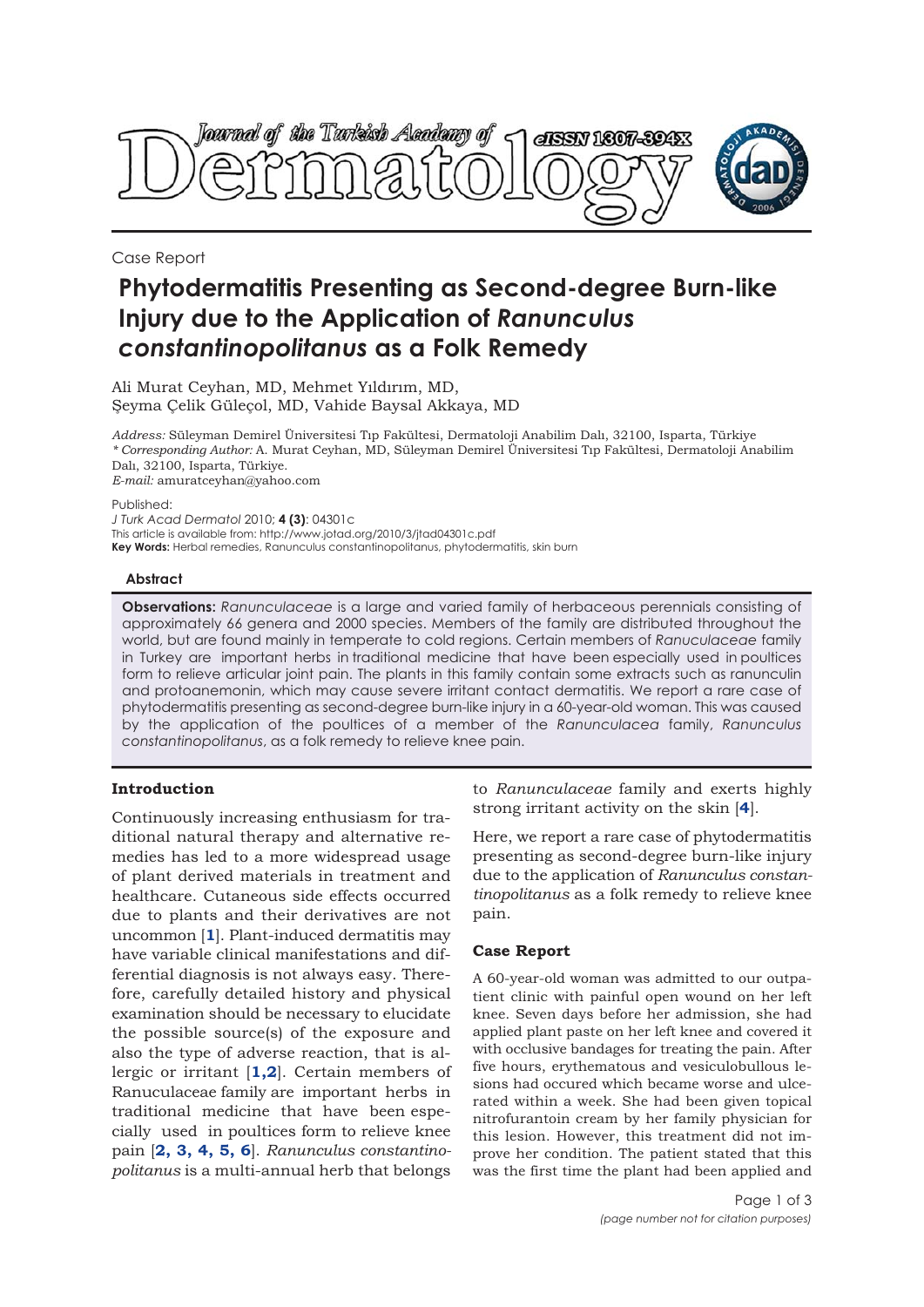*J Turk Acad Dermato*l 2010; **4 (3)**: 04301c. http://www.jotad.org/2010/2/jtad04301c.pdf



Figure 1. A) Clinic appearance of the crusted large ulcer on the left knee; B) Complete closure of the ulcer occurred at the end of 2 weeks.

she denied any history of previously applying another cream. Dermatological examination during the admission revealed crusted, large superficial ulcer on left knee (**Figure 1a**). The patient's complaints were started within the hours of applying the plant and the lesions were limited to the applied area. Therefore we considered the diagnosis of irritant phytodermatitis. To make the diagnosis definite, we suggested the patient apply the suspicious plant again. As the patient did not accept, we could not performed a patch test with the plant material. Prophylactic systemic antibiotic, oral non-steroidal anti-inflammatory drug and a systemic antihistamine treatment were initiated. After the wound was irrigated with saline and debris removed, closed dressing was applied daily with parafin gauze. The wound was treated with the complete improvement of the ulcer with punctate hyperpigmentation in two weeks (**Figure 1b**) and the patient was discharged from hospital. The plant sample was identified as Ranunculus constantinopolitanus (**Figure 2**) by the Science Faculty, Botanic Department of Süleyman Demirel University.

## **Discussion**

Alternative herbal remedies are widely used for the treatment of various diseases and often contain highly active pharmacological compounds. Advantage of these non-medical practices are controversial and can have unexpected results [**7**].

The *Ranunculaceae* is a large and varied family of herbaceous perennials consisting of approximately 66 genera and 2000 species. Members of the family are distributed throughout the world, but are found mainly in cold regions of the earth [**8**]. Certain members of *Ranunculaceae* family are used by many people in various conditions such as abscess drainage, blister formation, hemorrhoids, burns, lacerations and abrasions as poultices, and herbal remedies for myalgia and



Figure 2. Ranunculus constantinopolitanus

common cold [**5**]. The plants belong to *Ranunculaceae* family exert strong irritant effect on skin and mucous membranes via their extracts ranunculin and protoanemonin glycoside [**3, 8**]. The pharmacological effects of these ingredients have not been studied extensively, but ranunculin was previously reported to exhibit cytotoxic effect against KB cells by inhibiting DNA polymerase [**9**]. Ranunculin is an acrid glycoside that especially found in the leaf and root of the plant. In newly damaged plant tissue, it is enzymatically broken down to protoanemonin that polymerizes rapidly to anemonin, an innocuous substance. Protoanemonin is volatile and extremely irritant oil that exhibits antimitotic activity in plant [**3, 9**]. As a result of skin contact, it produces subepidermal disjunction and bulla formation by disrupting sulfur bridges. Destructive and irritant effect of protoanemonin is considerably more in the fresh form of plant. The dried or the boiled plants do not contain protoanemonin [**3, 5**]. *Ranunculus constantinopolitanus,* a member of *Ranunculaceae* family, is an important herb in traditional medicine in Turkey. The most commonly reported cutaneous adverse effect is profound skin irritation and ulceration following the deliberate application of the plant material to the skin in the self-treatment of arthritic joint pain [**4**]. To our best knowledge, this is the second report of phytodermatitis due to *Ranunculus constatinopolitanus* in the literature. The same plant was described by *Köse* et al. as a cause of burn-like reaction in nine patients, which applied bruise plant material to their knees for the same indication [**4**]. Although plants in *Ranunculacea* family are used in the world for various conditions, all cases associated with phytodermatitis or chemical plant burn have been reported from